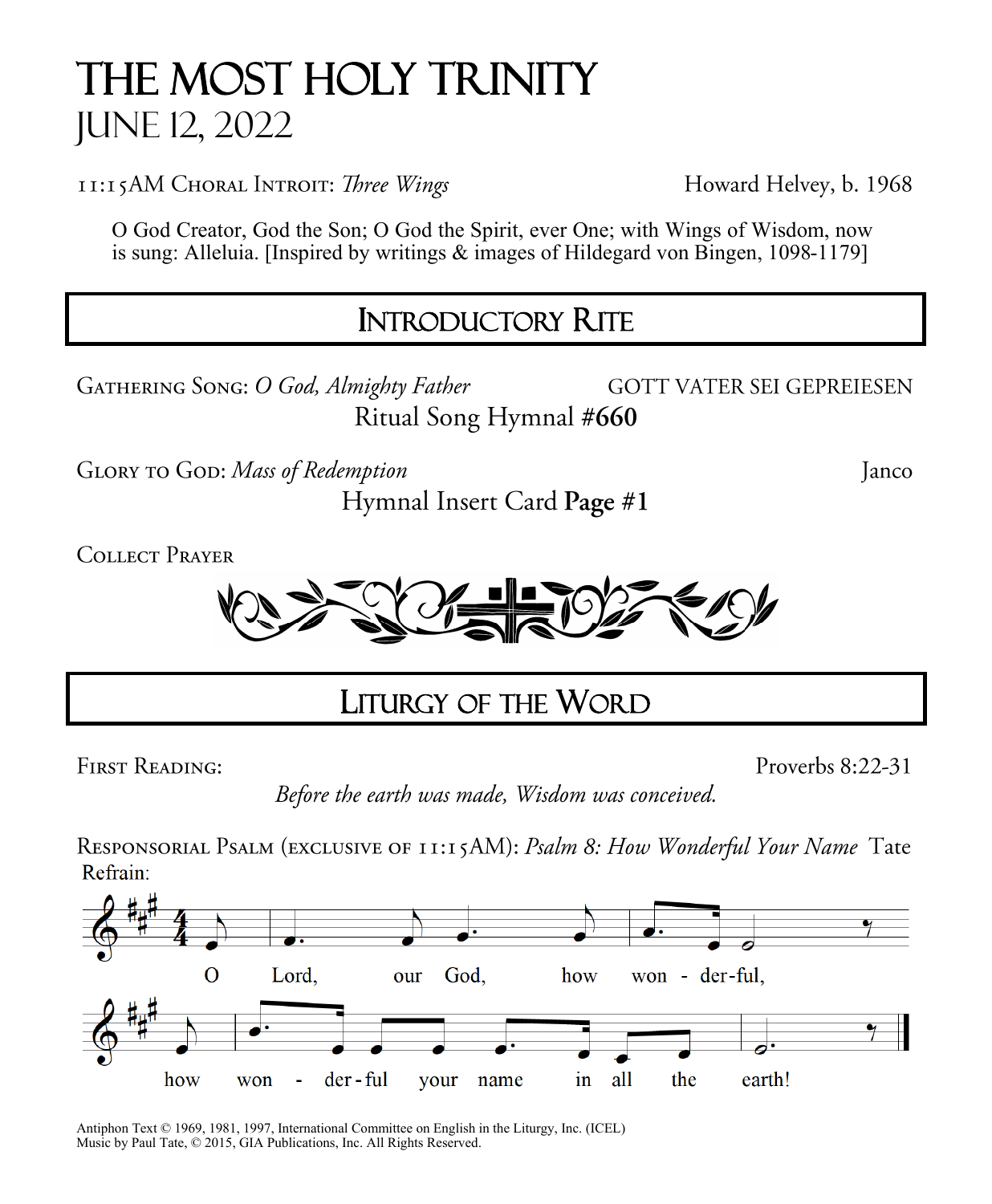II:15AM RESPONSORIAL PSALM: Psalm 8: How Wonderful Your Name Carroll/Gelineau Refrain:



Antiphon Text © 1969, 1981, 1997, International Committee on English in the Liturgy, Inc. (ICEL) Music by J. Robert Carroll, © 1975, GIA Publications, Inc. All rights reserved.

#### Psalm 8:4–5, 6–7, 8–9

| When I see the heavens, the work of          | with glory and honor you crowned him.     |
|----------------------------------------------|-------------------------------------------|
| your fingers,                                | gave him power over the works of your     |
| the moon and the stars which you             | hands:                                    |
| arranged,                                    | you put all things under his feet. $R/$ . |
| what is man that you should keep him         |                                           |
| in mind,                                     | All of them, sheep and oxen,              |
| the son of man that you care for him? $R/$ . | yes, even the cattle of the fields,       |
|                                              | birds of the air, and fish of the sea     |
| Yet you have made him little lower           | that make their way through the           |
| than the angels;                             | waters. $R/$ .                            |

Text: The Revised Grail Psalms, © 2010, Conception Abbey and The Grail, admin. by GIA Publications, Inc.

**SECOND READING:** 

Romans 5:1-5

Berthier/Taizé

To God, through Christ, in love poured out through the Holy Spirit.

GOSPEL ACCLAMATION: Alleluia 17

#### Hymnal Insert Card Page #3

John 16:12-15 **GOSPEL READING:** Everything that the Father has is mine; the Spirit will take from what is mine and declare it to you.

Номих

**NICENE CREED** 

Hymnal Insert Card Page #3

**GENERAL INTERCESSIONS** 

### **LITURGY OF THE EUCHARIST**

PREPARATION OF GIFTS (EXCLUSIVE OF 11:15AM): God, Beyond All Names

Farrell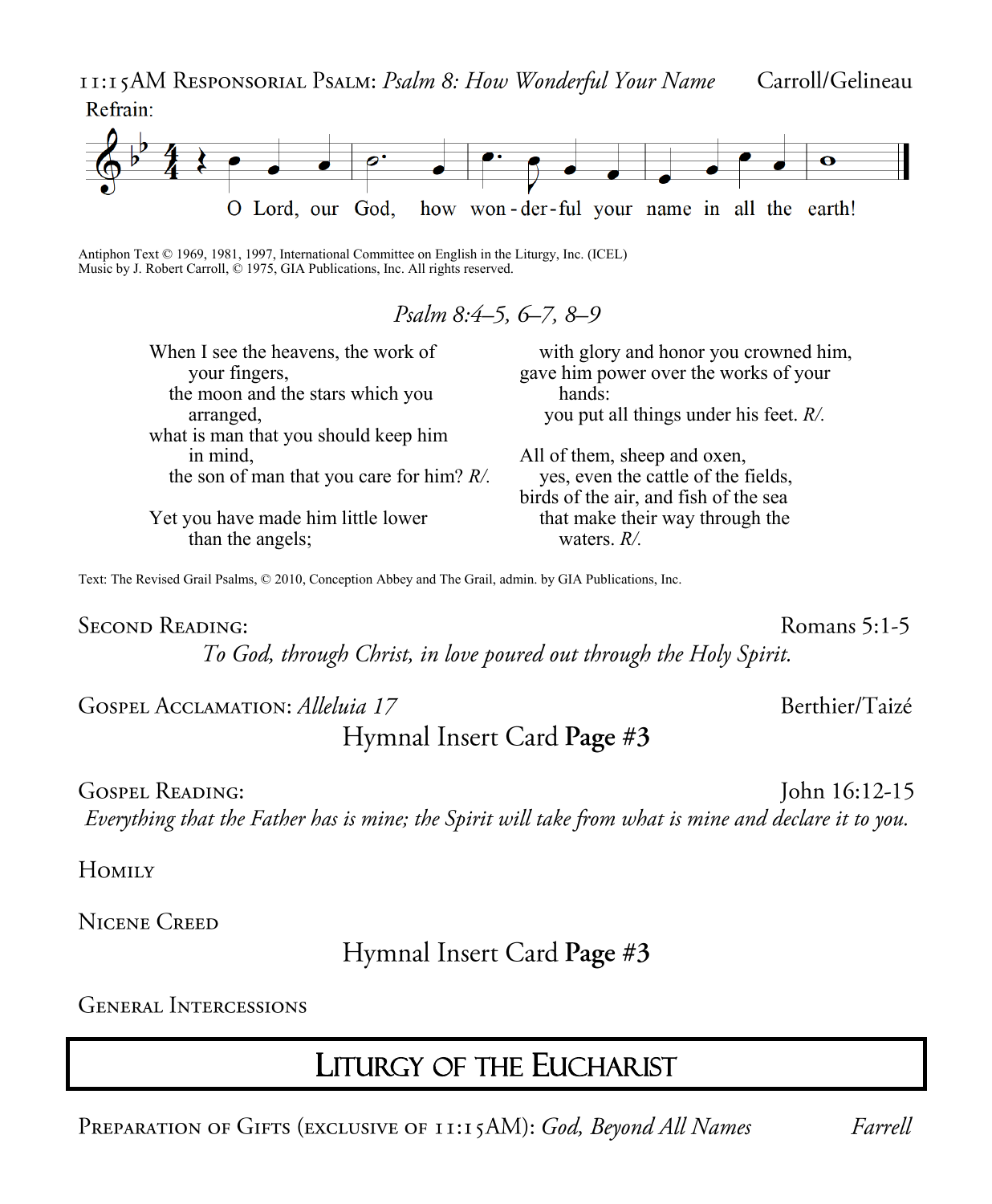Verses:



Words & Music by Bernadette Farrell, © 1990, Bernadette Farrell, Published by OCP. All rights reserved.